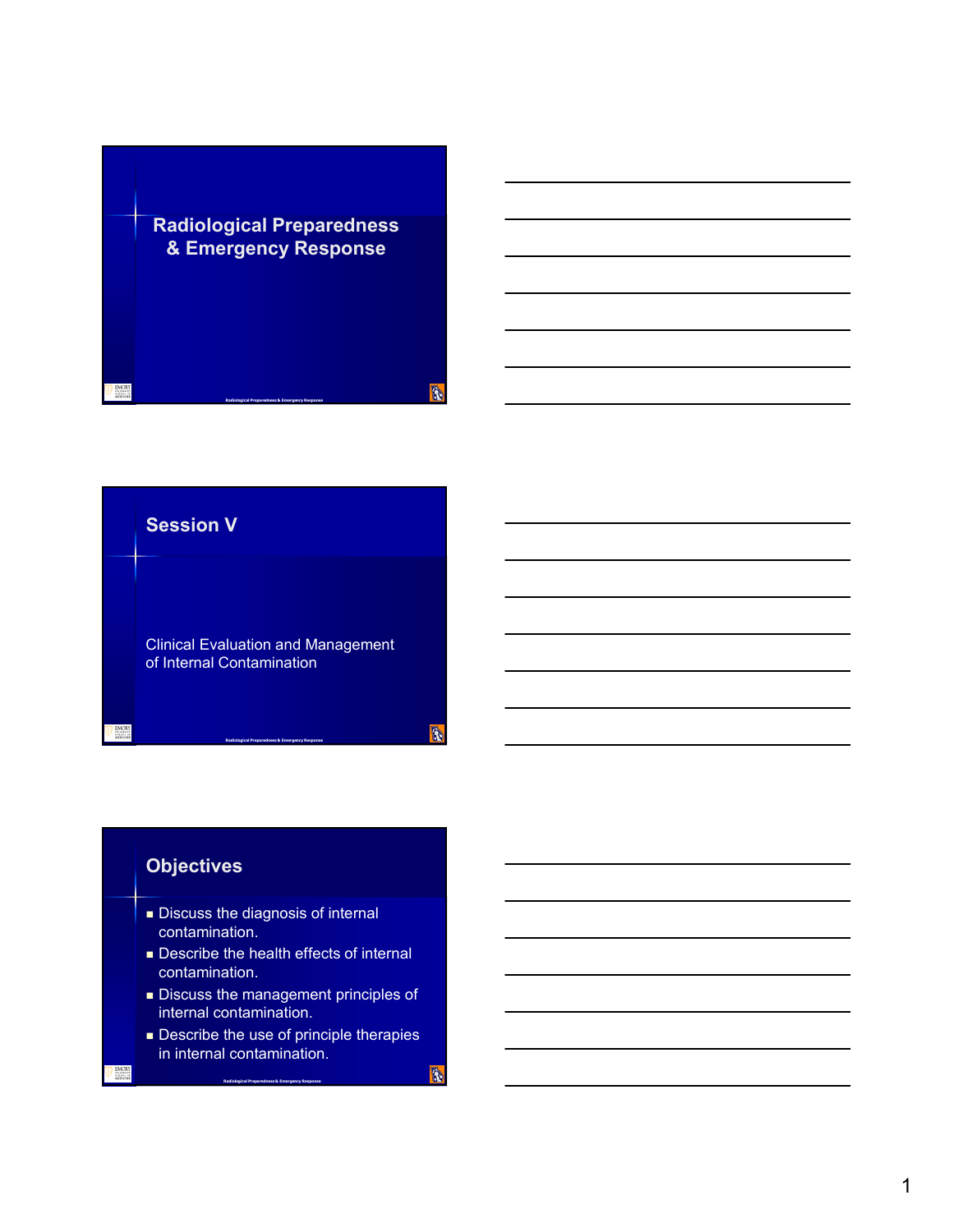# **Clinical Consequences of Internal Contamination**

- Acute and subacute
	- –End organ damage
	- –Acute Radiation Syndrome
	- Multiorgan failure
- Chronic
	- –Solid tumors
	- Leukemias



# **Nasal Swabs**

- A swab is collected from each nostril of individuals who have potentially inhaled radionuclides in the form of particulate matter.
- **Each swab gets tested for the detection of** radiation.
- **The radiation present in the nasal cavities** will reflect the presence of radionuclides in lower air spaces and subsequent internal contamination.

**B** 

**R**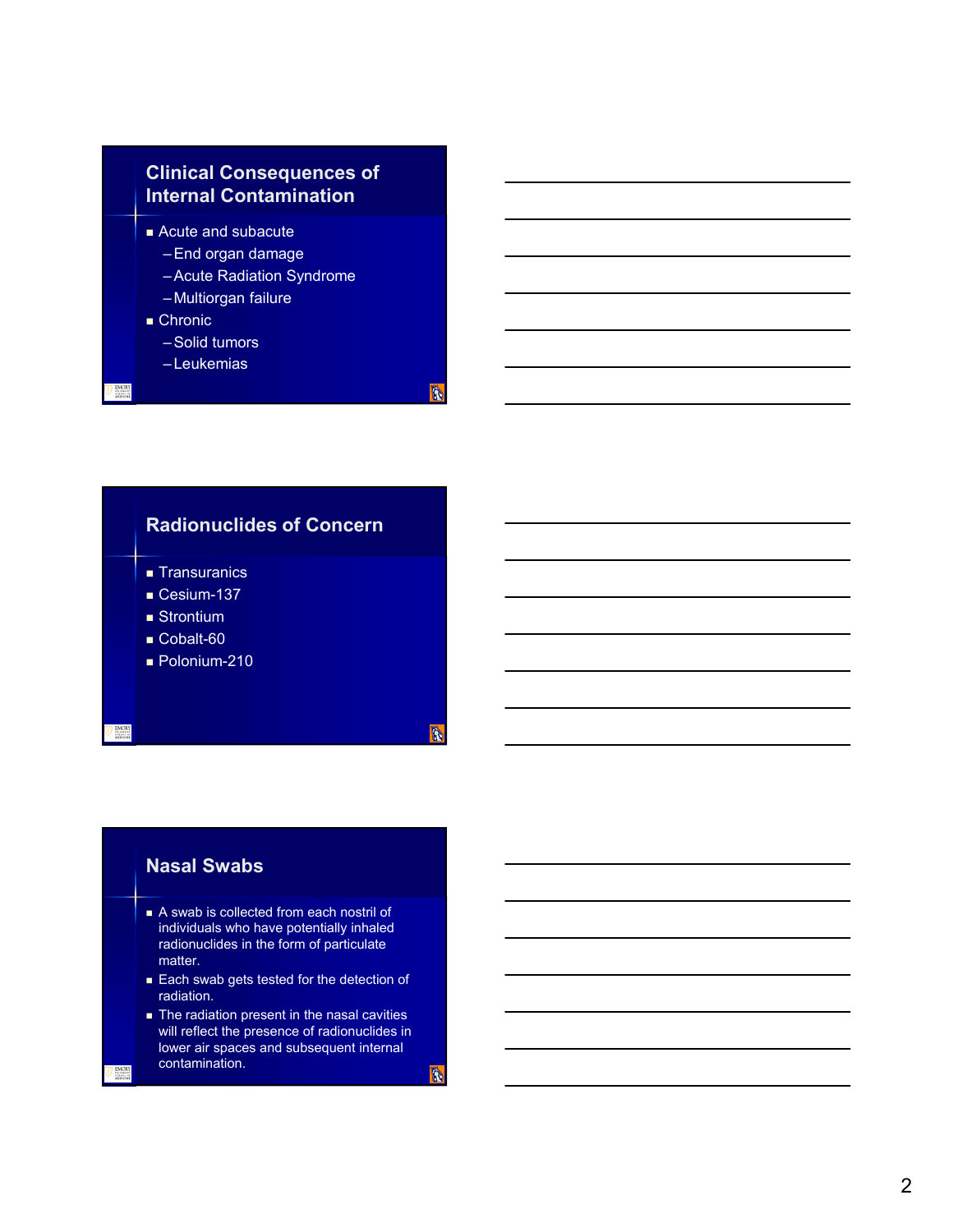# **In Vivo Measurements**

- Whole body counters.
- Chest counters for Plutonium and Uranium.

**B** 

**B** 

A

Wound monitoring instruments.

# **Diagnosis By Excretion (Bioassay) Sampling**

- **Collect urine or feces to measure excretion rates. Challenging interpretation**
- Time when contaminationoccured
- Charcteristics of inhaled or internalized radionuclides

# **Management Strategies**

- **Supportive care.**
- Decreasing absorption.
- Decorporation and enhanced elimination.
- **Long term monitoring.**

*REAC/TS Should be Contacted for Assistance*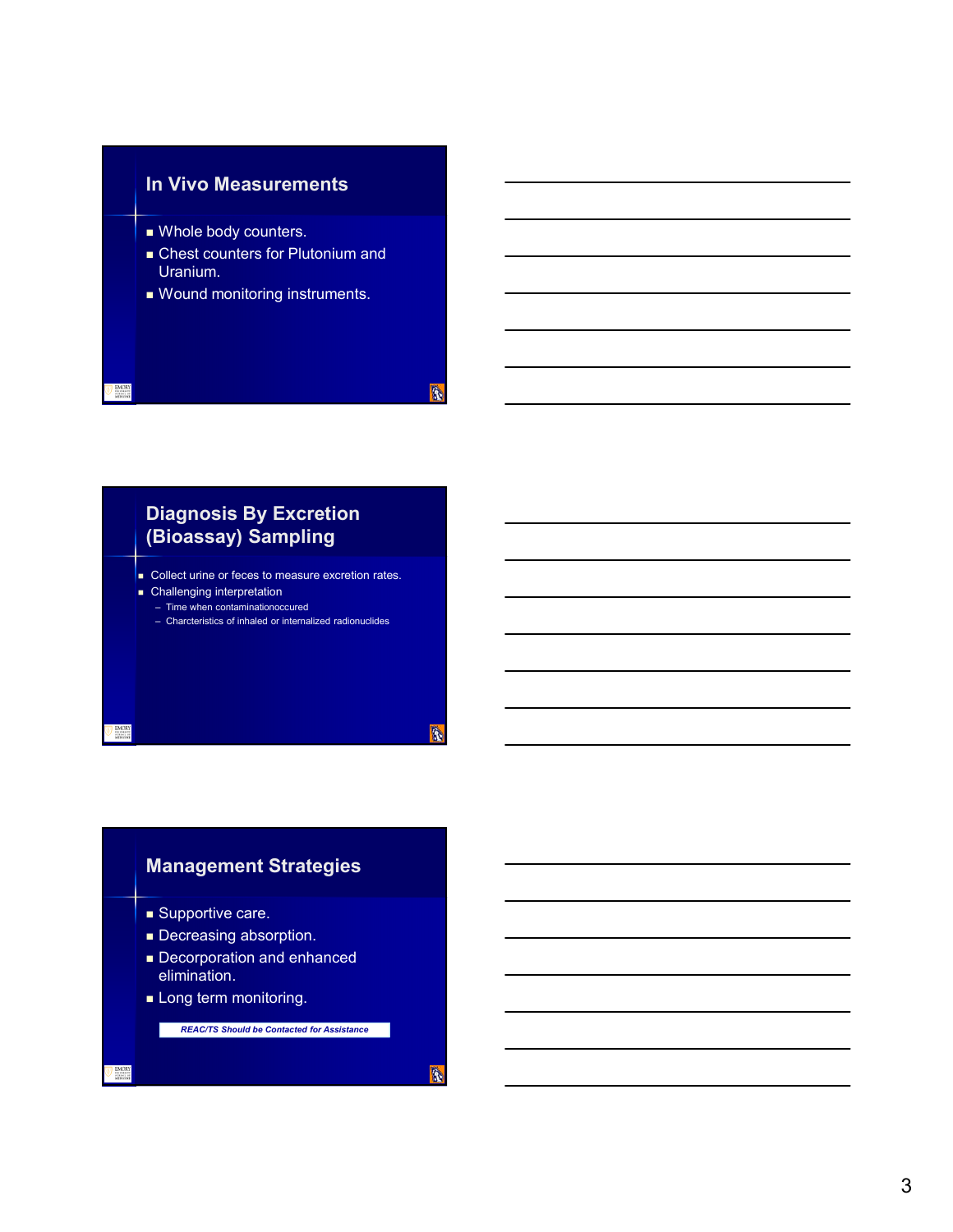| <b>Internal Contamination</b>                                  |                                                        |
|----------------------------------------------------------------|--------------------------------------------------------|
| <b>Radionuclide</b>                                            | <b>Medication</b>                                      |
| lodine                                                         | KI (potassium iodide)                                  |
| <b>Transuranics such as</b><br><b>Plutonium</b><br>& Americium | Zn-DTPA<br><b>Ca-DTPA</b>                              |
| <b>Uranium</b>                                                 | <b>Bicarbonate</b>                                     |
| <b>Cesium</b><br><b>Rubidium</b><br><b>Thallium</b>            | <b>Prussian Blue*</b><br>[Ferrihexacyano-Ferrate (II)] |
| <b>Tritium</b>                                                 | <b>Water</b>                                           |
|                                                                |                                                        |





|                                   | <b>DTPA Treatment of 239Pu</b> |                                    |  |
|-----------------------------------|--------------------------------|------------------------------------|--|
| <b>Retention</b><br>(% of Uptake) | <b>Control</b>                 | <b>Treated with</b><br><b>DTPA</b> |  |
| Liver                             | 14.0                           | 0.47                               |  |
| <b>Skeleton</b>                   | 57.0                           | 5.9                                |  |
|                                   |                                |                                    |  |

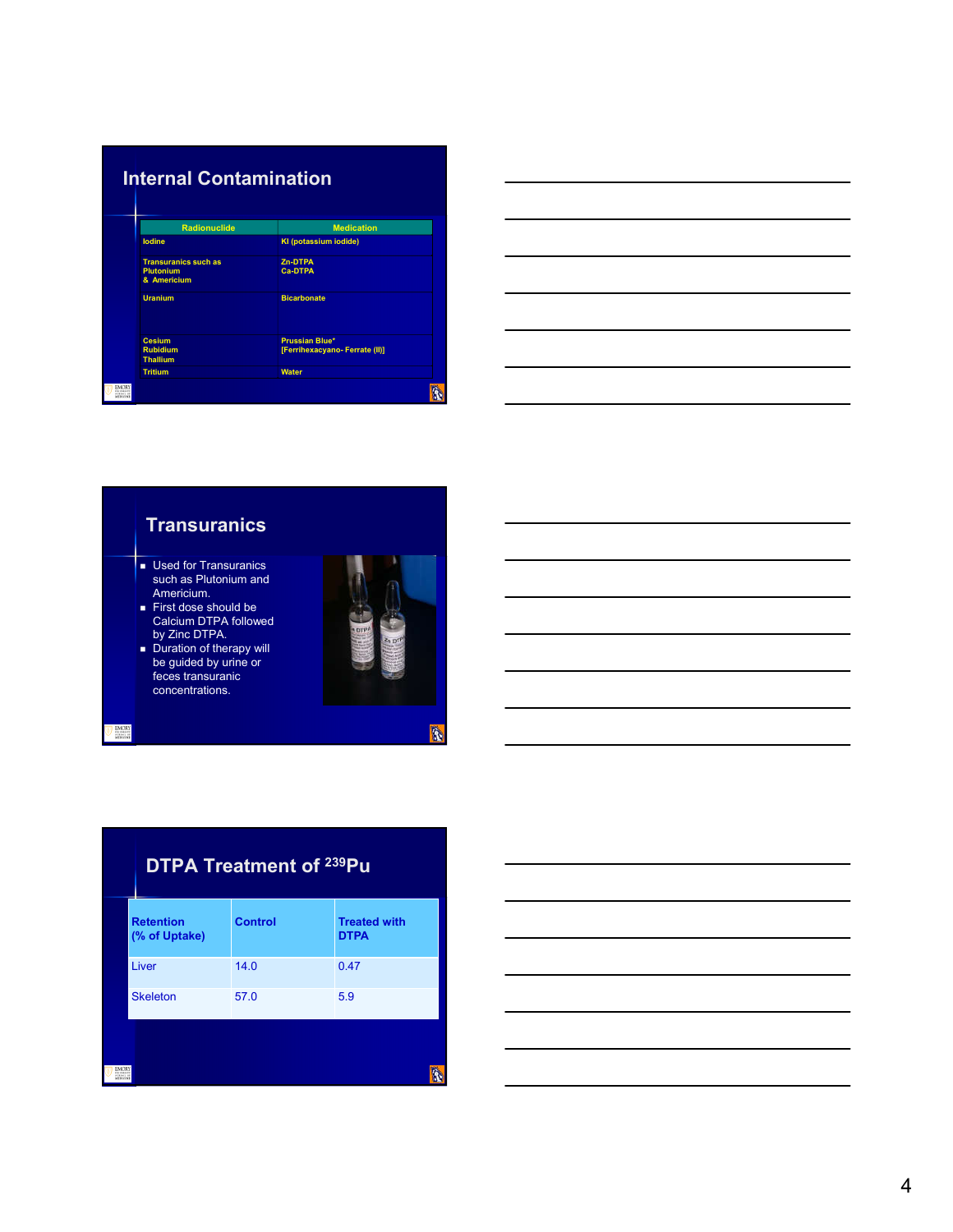|                             | DTPA decorporation of <sup>239</sup> Pu (in rats):<br>Decline in efficacy with delay to treatment |                   |  |
|-----------------------------|---------------------------------------------------------------------------------------------------|-------------------|--|
|                             | Radioactivity as Percent of Control                                                               |                   |  |
| <b>Time to</b><br>treatment | Liver                                                                                             | <b>Skeleton</b>   |  |
| 1, 24, 48<br>hours          | 7                                                                                                 | 10                |  |
| $7 - 11$<br>days            | 22                                                                                                | 46                |  |
|                             |                                                                                                   | from Catsch, 1964 |  |
|                             |                                                                                                   |                   |  |



# **Cesium-137**

- 46 Goiania pts contaminated with Cs-137 treated with Prussian Blue.
- Less than 1% is absorbed.
- **Exchanges a cation and binds** Cesium or Thallium.
- **Decreases GI absorption and** interruts enterohepatic circulation.





|             |                |                                                   | Prussian blue                                     | (In Days, by Age, and Dose of Insoluble Prussian blue)                             | Table 2: Cesium-137 Effective Half-life During and After Treatment with Insoluble |  |
|-------------|----------------|---------------------------------------------------|---------------------------------------------------|------------------------------------------------------------------------------------|-----------------------------------------------------------------------------------|--|
| Group       | Age<br>(Years) | Insoluble<br>Prussian<br>blue dose<br>(grams/day) | No.<br>$\alpha$ <sup><math>f</math></sup><br>Pts. | During<br>Insoluble<br>Prussian blue<br>Treatment -<br>$^{137}C_5$ T <sub>12</sub> | Off<br>Insoluble<br>Prussian blue<br>Treatment -<br>$137Cs$ T <sub>12</sub>       |  |
| Adults      | >18            | 10                                                | 5                                                 | $26 \pm 6$ days                                                                    | $80 \pm 15$ days (all                                                             |  |
| Adults      | >18            | 6                                                 | 10                                                | $25 \pm 15$ days                                                                   | 21 adult patients)                                                                |  |
| Adults      | >18            | 3                                                 | 6                                                 | $25 \pm 9$ days                                                                    |                                                                                   |  |
| Adolescents | $12 - 14$      | ${}_{<}10$                                        | 5                                                 | $30 \pm 12$ days                                                                   | $62 \pm 14$ days                                                                  |  |
| Children    | $4 - 9$        | $<$ 3                                             | 7                                                 | $24 \pm 3$ days                                                                    | $42 \pm 4$ days                                                                   |  |
|             |                | Half life decreased between 43 & 60%              |                                                   | PB treatment inverts the feces/urine 137Cs ratio for 1:4 to 4:1                    |                                                                                   |  |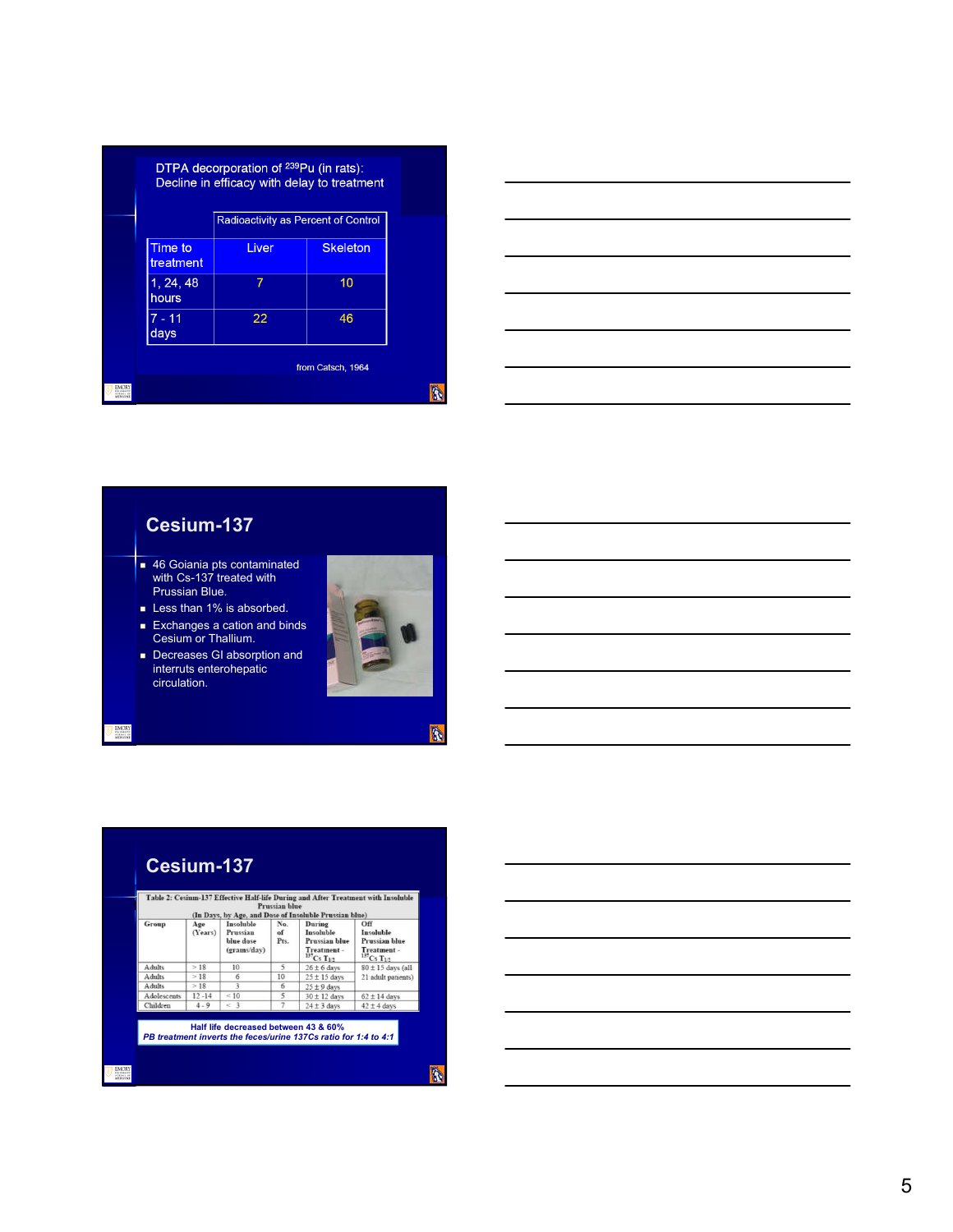# **Radiogardase®**

 $\frac{1}{2}$ 

- Insoluble form FDA approved in 2004. Available in CA or REAC/TS.
- Duration of therapy guided by feces Cs content.
- AE: Constipation and blue stools, sweat, teeth.

**R** 





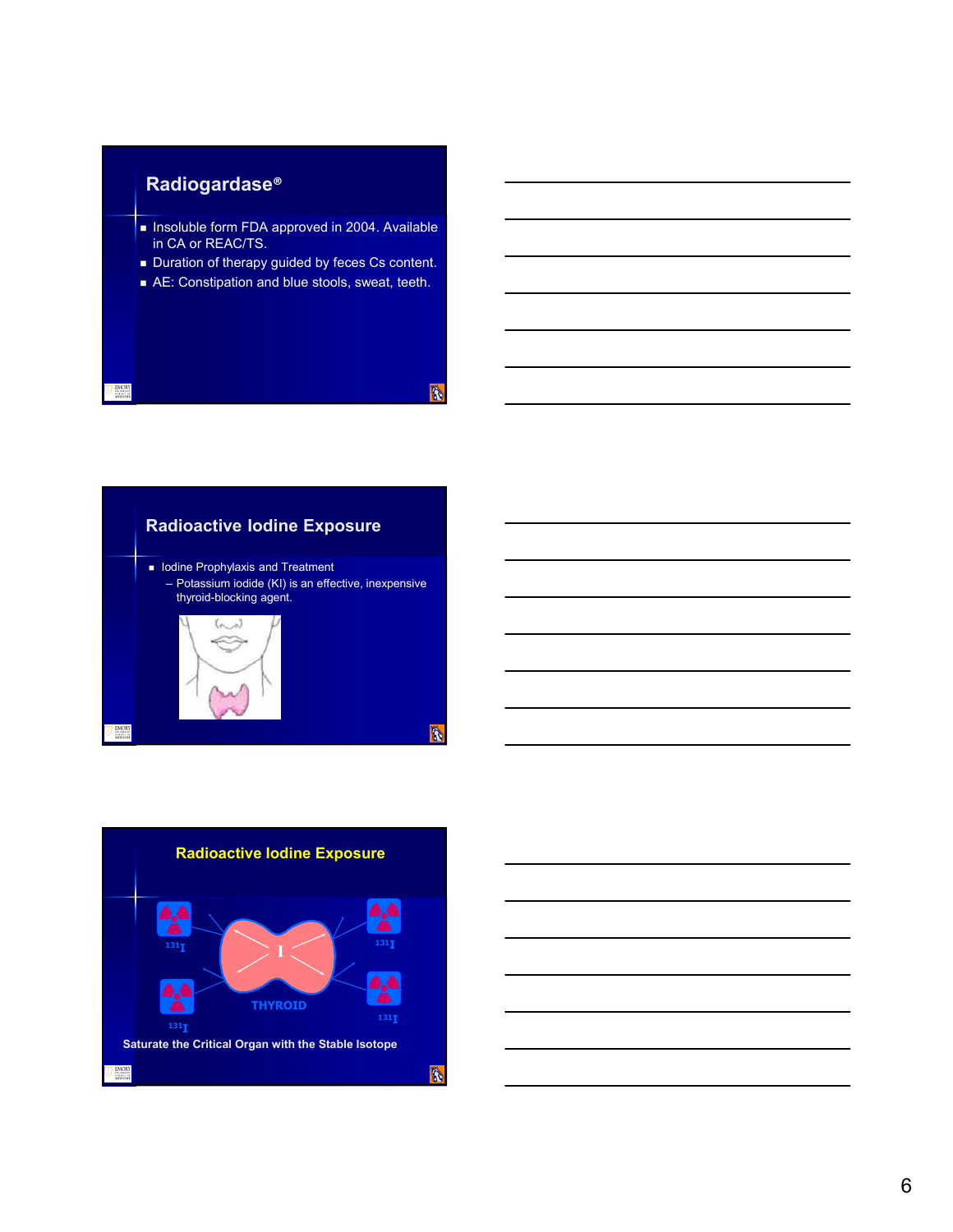







## **Dose depends on age, special considerations (pregnant, lactating), and dose to thyroid gland.**

| Age Category                                                                                                                                                                                       | Proficiel Absorbed<br>Down to the Thyroid<br>(Gy trudif <sup>3</sup>                                                                      | KI Doss<br>ing? | Number of<br>130 mg Tabbas | Number of<br>65 mg Tablets | <b>KI Solution</b><br>65 mg nil."<br>(mL) |
|----------------------------------------------------------------------------------------------------------------------------------------------------------------------------------------------------|-------------------------------------------------------------------------------------------------------------------------------------------|-----------------|----------------------------|----------------------------|-------------------------------------------|
| Adults >40 y                                                                                                                                                                                       | a5 (500)                                                                                                                                  | 130             |                            | s                          |                                           |
| Adults $18 - 40y$                                                                                                                                                                                  | $20.1 + 101$                                                                                                                              | 330             |                            | 2                          |                                           |
| Programt or<br>lactating women                                                                                                                                                                     | 20.06(5)                                                                                                                                  | 100<br>95.      |                            | 2                          |                                           |
| Adolescents 12 - 18 y*                                                                                                                                                                             | $20.06$ (h)                                                                                                                               | 65              | $0.5^{\circ}$              |                            | r                                         |
| Children $3-12s$                                                                                                                                                                                   | (25,00.0)                                                                                                                                 | 65              | 0.5                        |                            | i                                         |
| $1$ month $-3y$                                                                                                                                                                                    | 20.06 (五)                                                                                                                                 | 32              | 0.25                       | 0.5                        | 0.5                                       |
| Birth - 1 month                                                                                                                                                                                    | (25, 20.0)                                                                                                                                | 16              | 0.125                      | 0.25                       | 0.25                                      |
| exposure to radioindings by either inhabition or ingestion to longer exists.<br>"Without KI trastmant.<br>"Adolormate approaching solut size (-70 kg) should receive the full adult done (130 mg). | "The protective effect of KI lasts -24 h. For optimal prophylaxis, KI should therefore be administered daily, until a risk of significant |                 |                            |                            |                                           |

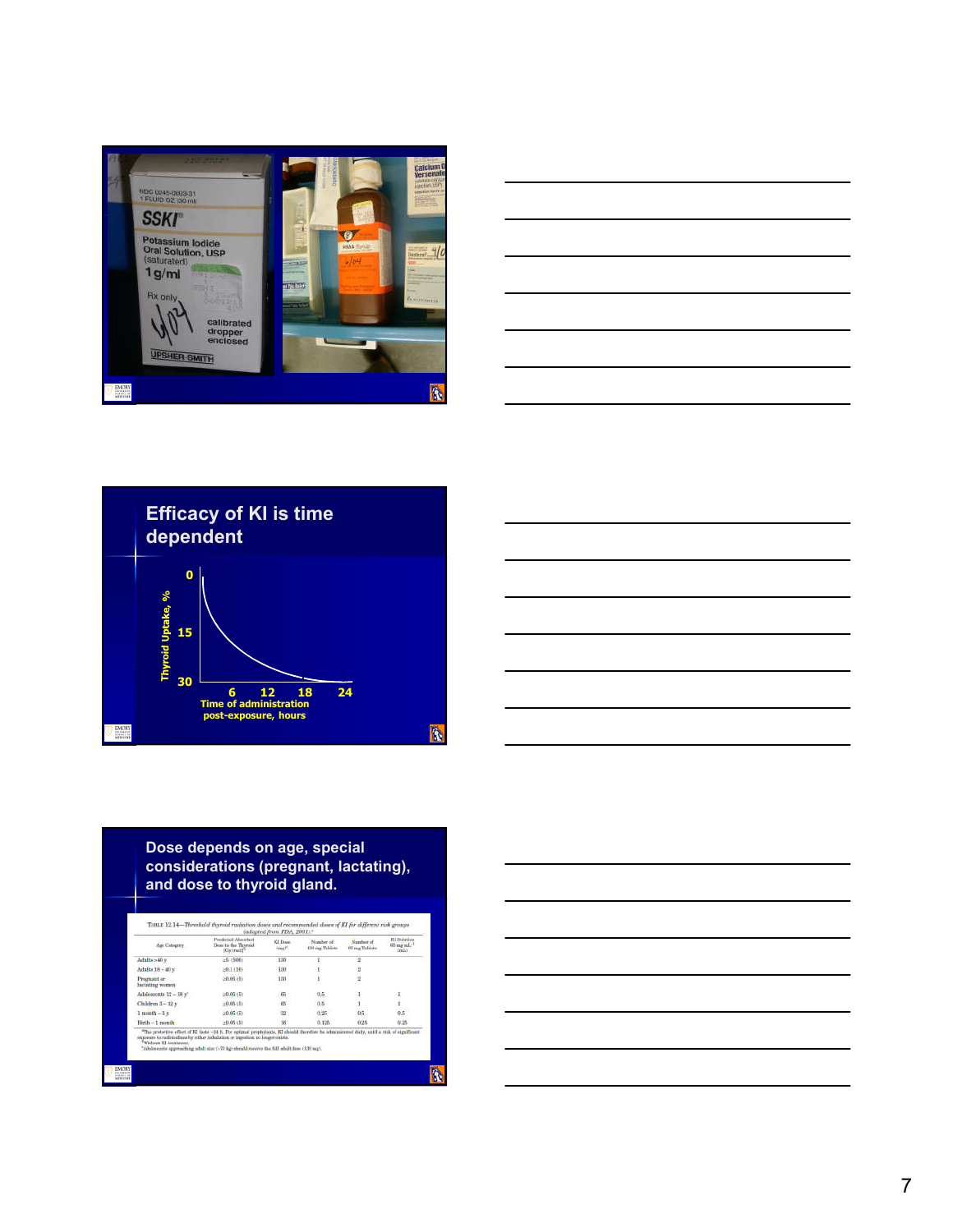# **If Exposure to 131-I Longer than 1 Day**

- Additional protective actions should be prioritized for children and pregnant or lactating women.
- Repeat doses of KI may have to be given up to 10-14 days.
	- May need to check thyroid hormone levels in certain high risk populations.

**B** 



# **Psychological Issues Following Radiation Disasters**

**Radiological Preparedness & Emergency Response**

**Unique because** of the public's intense fear of radiation, strong sense of fatalism, and social stigma attached to persons exposed or contaminated.



A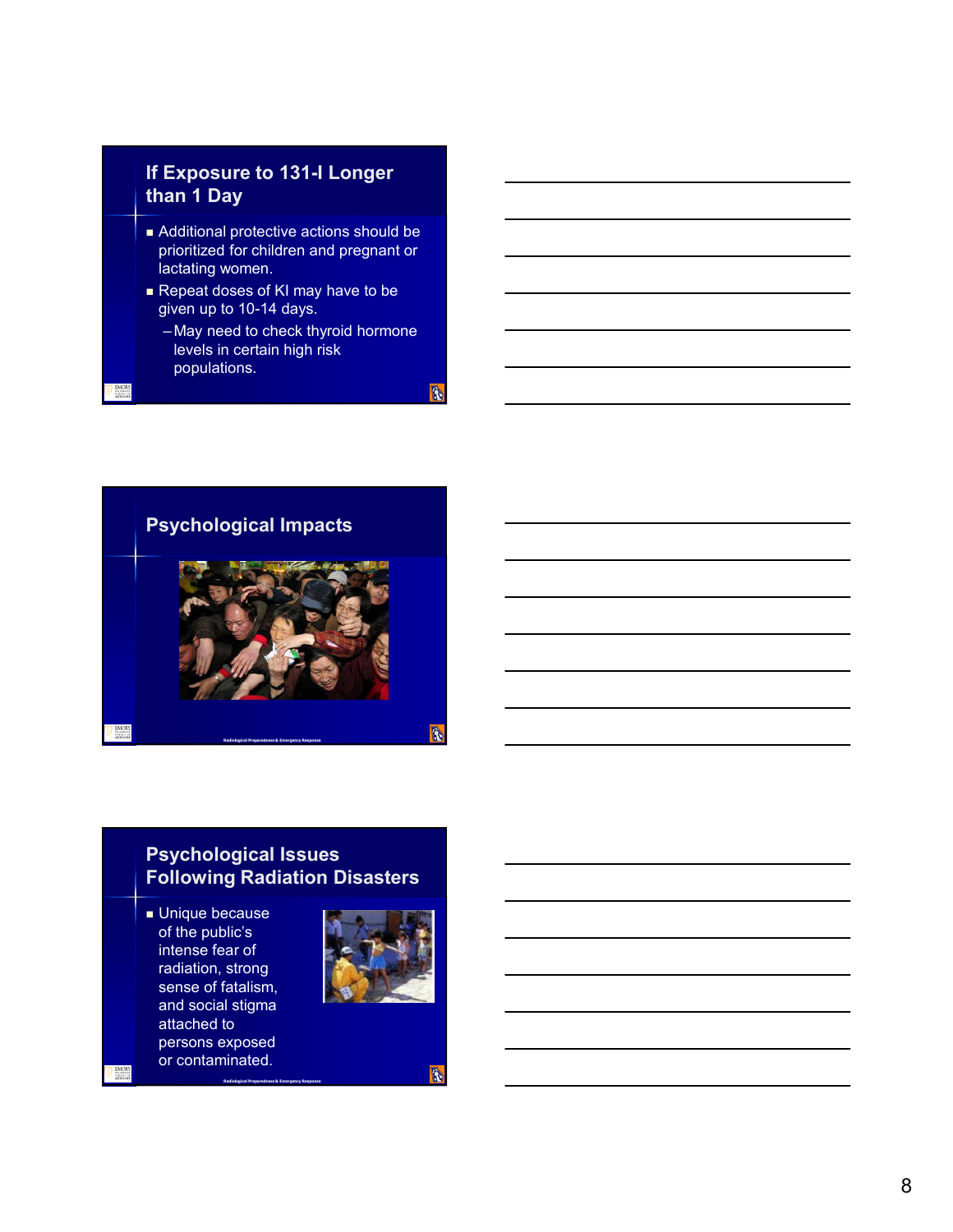

# **Main Issues**

- Food and water contamination concerns.
- Patients may become volatile and agitated.

EMORY<br>HEDGEN



 $\begin{picture}(20,20) \put(0,0){\line(1,0){10}} \put(15,0){\line(1,0){10}} \put(15,0){\line(1,0){10}} \put(15,0){\line(1,0){10}} \put(15,0){\line(1,0){10}} \put(15,0){\line(1,0){10}} \put(15,0){\line(1,0){10}} \put(15,0){\line(1,0){10}} \put(15,0){\line(1,0){10}} \put(15,0){\line(1,0){10}} \put(15,0){\line(1,0){10}} \put(15,0){\line(1$ 



**Radiological Preparedness & Emergency Response**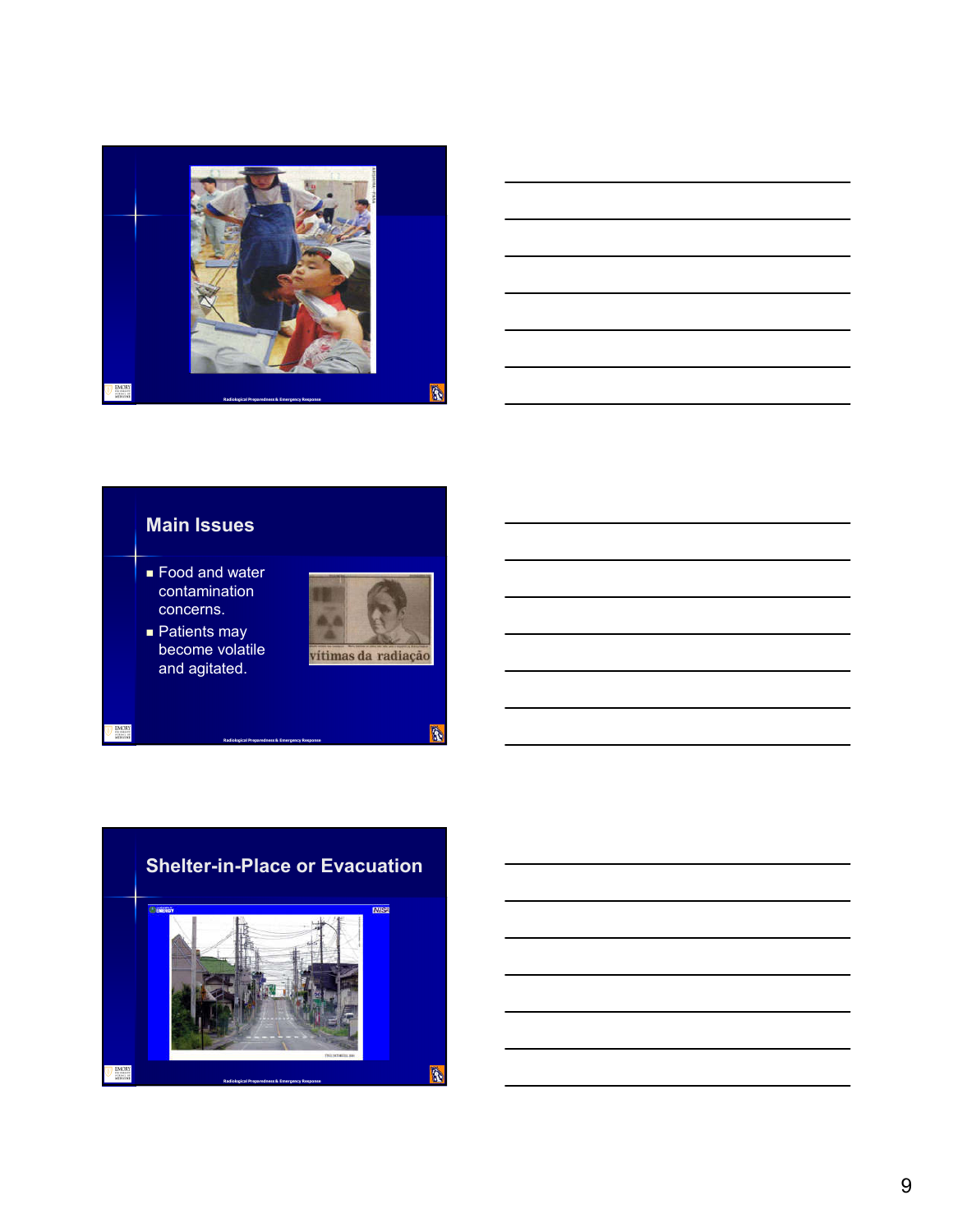# **Psychological Issues Following Radiation Disasters**

- **The largest impact** of a radiation disaster may be psychosocial.
- Psychological first aid assists survivors to keep risks in perspective.



**B** 



**Radiological Preparedness & Emergency Response**

# **Summary Points**

- $\blacksquare$  Internal contamination with radionuclides can lead to acute and long term health effects.
- **Removing the radionuclide or** decreasing absorption are the mainstays of therapy.
- The specific therapy depends on the radionuclide in question.

**Radiological Preparedness & Emergency Response**

**B**